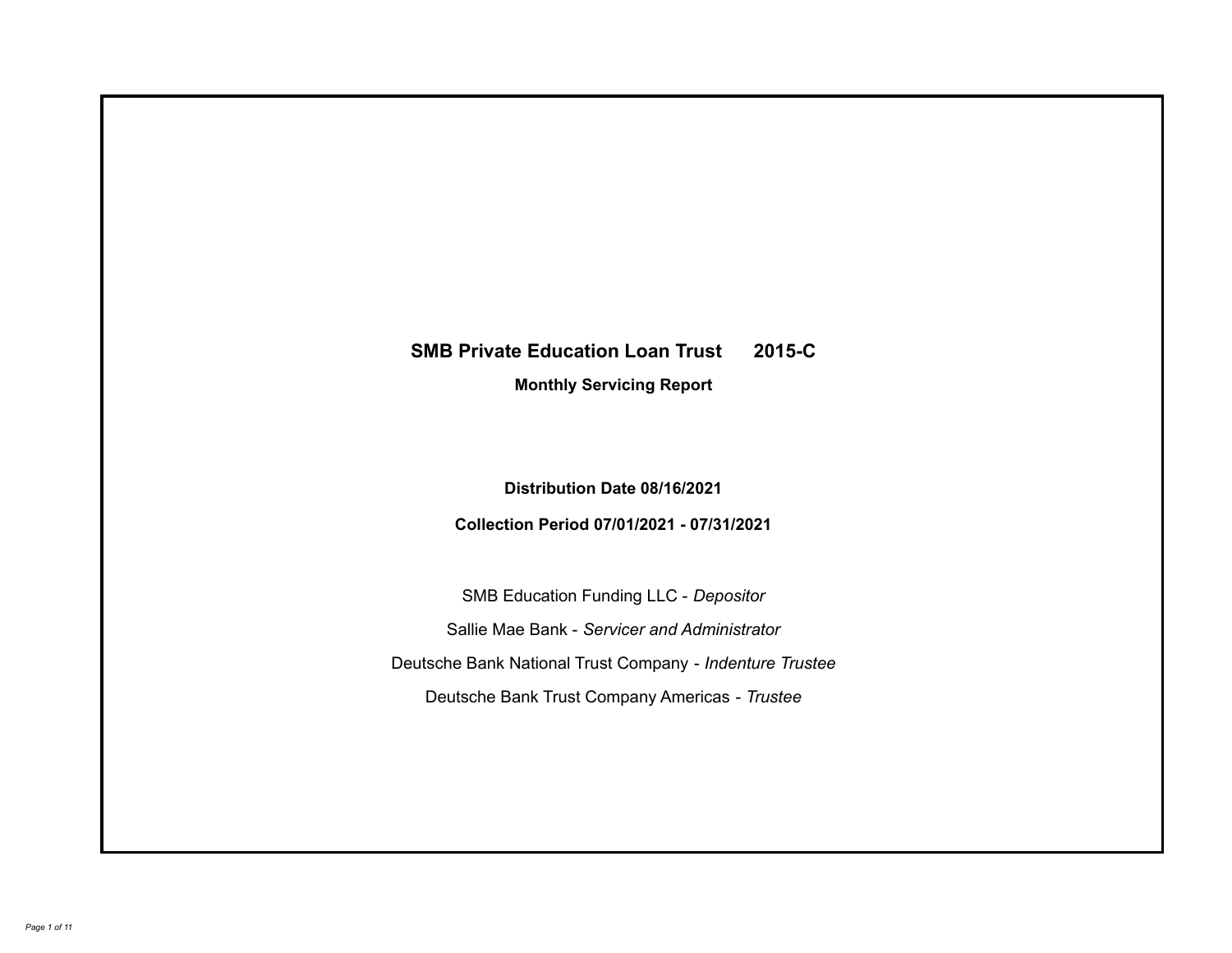A

| <b>Student Loan Portfolio Characteristics</b>                                                              | <b>Settlement Date</b><br>10/27/2015 | 06/30/2021                          | 07/31/2021                          |
|------------------------------------------------------------------------------------------------------------|--------------------------------------|-------------------------------------|-------------------------------------|
| <b>Principal Balance</b><br>Interest to be Capitalized Balance                                             | \$693,787,197.00<br>55,852,621.68    | \$255,875,754.61<br>7,920,046.68    | \$251,167,363.31<br>7,622,483.41    |
| Pool Balance                                                                                               | \$749,639,818.68                     | \$263,795,801.29                    | \$258,789,846.72                    |
| Weighted Average Coupon (WAC)<br>Weighted Average Remaining Term<br>Number of Loans<br>Number of Borrowers | 8.22%<br>127.00<br>65,154<br>45,614  | 7.78%<br>128.84<br>23,753<br>17,166 | 7.79%<br>128.75<br>23,290<br>16,829 |
| Pool Factor                                                                                                |                                      | 0.351896731                         | 0.345218918                         |
| Since Issued Total Constant Prepayment Rate (1)                                                            |                                      | 9.06%                               | 9.01%                               |

|                | <b>Cusip/Isin</b>      | 07/15/2021      | 08/16/2021      |
|----------------|------------------------|-----------------|-----------------|
| A2A            | 78448RAB2              | \$24,192,583.77 | \$20,817,233.29 |
| A2B            | 78448RAC0              | \$11,687,238.52 | \$10,056,634.43 |
| A <sub>3</sub> | 78448RAD8              | \$75,000,000.00 | \$75,000,000.00 |
|                | 78448RAE6              | \$70,000,000.00 | \$70,000,000.00 |
| ◡              | 78448RAF3              | \$50,000,000.00 | \$50,000,000.00 |
|                | <b>Debt Securities</b> |                 |                 |

| ⌒ | <b>Certificates</b> | Cusip/Isin | 07/15/2021   | 08/16/2021   |
|---|---------------------|------------|--------------|--------------|
|   | Residual            | 78448R106  | \$100,000.00 | \$100,000.00 |

| D  | <b>Account Balances</b>                | 07/15/2021      | 08/16/2021      |
|----|----------------------------------------|-----------------|-----------------|
|    | Reserve Account Balance                | \$1,884,455.00  | \$1,884,455.00  |
|    |                                        |                 |                 |
| E. | <b>Asset / Liability</b>               | 07/15/2021      | 08/16/2021      |
|    | Overcollateralization Percentage       | 12.48%          | 12.72%          |
|    | Specified Overcollateralization Amount | \$82,915,979.00 | \$82,915,979.00 |
|    | Actual Overcollateralization Amount    | \$32,915,979.00 | \$32,915,979.00 |

(1) For additional information, see 'Since Issued CPR Methodology' found on page 11 of this report.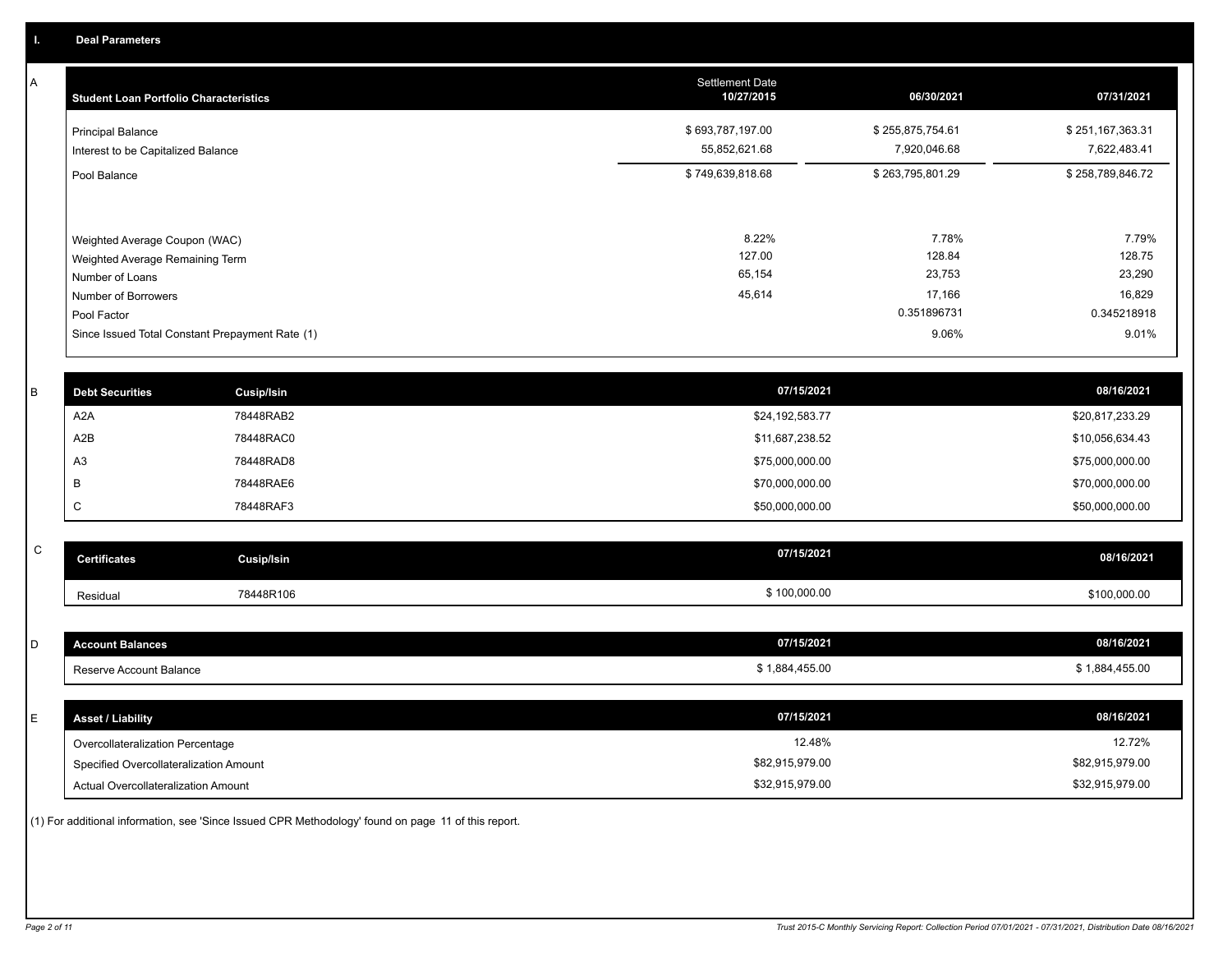| Α  | <b>Student Loan Principal Receipts</b>                           |                |
|----|------------------------------------------------------------------|----------------|
|    | <b>Borrower Principal</b>                                        | 4,775,367.99   |
|    | <b>Consolidation Activity Principal</b>                          | 0.00           |
|    | Seller Principal Reimbursement                                   | 0.00           |
|    | Servicer Principal Reimbursement                                 | 0.00           |
|    | Delinquent Principal Purchases by Servicer                       | 0.00           |
|    | <b>Other Principal Deposits</b>                                  | 0.00           |
|    | <b>Total Principal Receipts</b>                                  | \$4,775,367.99 |
| В  | <b>Student Loan Interest Receipts</b>                            |                |
|    | Borrower Interest                                                | 1,335,467.18   |
|    | <b>Consolidation Activity Interest</b>                           | 0.00           |
|    | Seller Interest Reimbursement                                    | 0.00           |
|    | Servicer Interest Reimbursement                                  | 0.00           |
|    | Delinquent Interest Purchases by Servicer                        | 0.00           |
|    | <b>Other Interest Deposits</b>                                   | 0.00           |
|    | <b>Total Interest Receipts</b>                                   | \$1,335,467.18 |
| C  | <b>Recoveries on Realized Losses</b>                             | \$140,298.40   |
| D  | <b>Investment Income</b>                                         | \$169.35       |
| Е  | <b>Funds Borrowed from Next Collection Period</b>                | \$0.00         |
| F  | <b>Funds Repaid from Prior Collection Period</b>                 | \$0.00         |
| G  | <b>Loan Sale or Purchase Proceeds</b>                            | \$0.00         |
| H. | <b>Initial Deposits to Distribution Account</b>                  | \$0.00         |
|    | <b>Excess Transferred from Other Accounts</b>                    | \$0.00         |
| J  | <b>Borrower Benefit Reimbursements</b>                           | \$0.00         |
| Κ  | <b>Other Deposits</b>                                            | \$0.00         |
| L  | <b>Other Fees Collected</b>                                      | \$0.00         |
| М  | <b>AVAILABLE FUNDS</b>                                           | \$6,251,302.92 |
| Ν  | Non-Cash Principal Activity During Collection Period             | \$66,976.69    |
| O  | Aggregate Purchased Amounts by the Depositor, Servicer or Seller | \$0.00         |
| P  | Aggregate Loan Substitutions                                     | \$0.00         |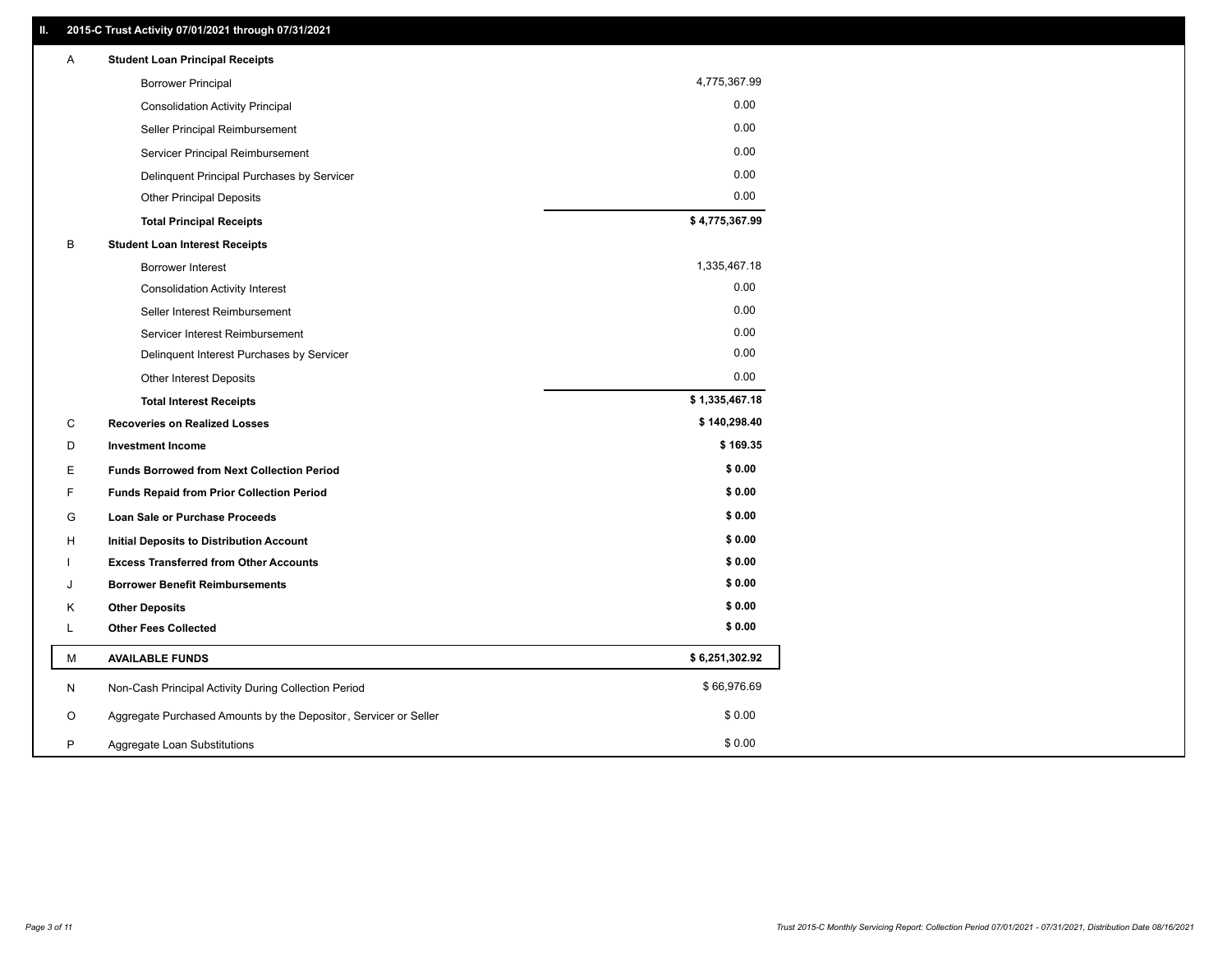|                   | <b>Loans by Repayment Status</b> |                          |         |                                                                  |                |                            |                          |         |                                                           |                |                            |
|-------------------|----------------------------------|--------------------------|---------|------------------------------------------------------------------|----------------|----------------------------|--------------------------|---------|-----------------------------------------------------------|----------------|----------------------------|
|                   |                                  |                          |         | 07/31/2021                                                       |                |                            | 06/30/2021               |         |                                                           |                |                            |
|                   |                                  | <b>Wtd Avg</b><br>Coupon | # Loans | <b>Principal and</b><br><b>Interest Accrued</b><br>to Capitalize | % of Principal | % of Loans in<br>Repay (1) | <b>Wtd Avg</b><br>Coupon | # Loans | Principal and<br><b>Interest Accrued</b><br>to Capitalize | % of Principal | % of Loans in<br>Repay (1) |
| INTERIM:          | IN SCHOOL                        | 8.82%                    | 282     | \$4,842,012.00                                                   | 1.871%         | $-$ %                      | 8.85%                    | 288     | \$4,937,139.36                                            | 1.872%         | $-$ %                      |
|                   | GRACE                            | 8.30%                    | 99      | \$1,593,371.67                                                   | 0.616%         | $-$ %                      | 8.37%                    | 128     | \$1,903,100.98                                            | 0.721%         | $-$ %                      |
|                   | <b>DEFERMENT</b>                 | 8.70%                    | 1,635   | \$24,018,271.39                                                  | 9.281%         | $-$ %                      | 8.69%                    | 1,659   | \$24,669,460.70                                           | 9.352%         | $-$ %                      |
| <b>REPAYMENT:</b> | <b>CURRENT</b>                   | 7.64%                    | 20,171  | \$212,076,379.97                                                 | 81.949%        | 92.879%                    | 7.63%                    | 20,553  | \$215,431,044.87                                          | 81.666%        | 92.744%                    |
|                   | 31-60 DAYS DELINQUENT            | 8.13%                    | 295     | \$4,270,267.43                                                   | 1.650%         | 1.870%                     | 7.98%                    | 271     | \$3,993,658.29                                            | 1.514%         | 1.719%                     |
|                   | 61-90 DAYS DELINQUENT            | 8.20%                    | 135     | \$2,441,363.34                                                   | 0.943%         | 1.069%                     | 7.98%                    | 171     | \$2,787,226.25                                            | 1.057%         | 1.200%                     |
|                   | > 90 DAYS DELINQUENT             | 8.17%                    | 133     | \$2,133,812.41                                                   | 0.825%         | 0.935%                     | 8.18%                    | 129     | \$2,025,826.24                                            | 0.768%         | 0.872%                     |
|                   | FORBEARANCE                      | 8.03%                    | 540     | \$7,414,368.51                                                   | 2.865%         | 3.247%                     | 7.86%                    | 554     | \$8,048,344.60                                            | 3.051%         | 3.465%                     |
| <b>TOTAL</b>      |                                  |                          | 23,290  | \$258,789,846.72                                                 | 100.00%        | 100.00%                    |                          | 23,753  | \$263,795,801.29                                          | 100.00%        | 100.00%                    |

Percentages may not total 100% due to rounding  $\pmb{\ast}$ 

1 Loans classified in "Repayment" include any loan for which interim interest only, \$25 fixed payments or full principal and interest payments are due.

| <b>Loans by Borrower Status</b> |                                                                                                                              |                          |         |                                                                  |                |                                |                          |         |                                                           |                |                                |
|---------------------------------|------------------------------------------------------------------------------------------------------------------------------|--------------------------|---------|------------------------------------------------------------------|----------------|--------------------------------|--------------------------|---------|-----------------------------------------------------------|----------------|--------------------------------|
|                                 |                                                                                                                              |                          |         | 07/31/2021                                                       |                |                                |                          |         | 06/30/2021                                                |                |                                |
|                                 |                                                                                                                              | <b>Wtd Avg</b><br>Coupon | # Loans | <b>Principal and</b><br><b>Interest Accrued</b><br>to Capitalize | % of Principal | % of Loans in<br>P&I Repay (2) | <b>Wtd Avg</b><br>Coupon | # Loans | Principal and<br><b>Interest Accrued</b><br>to Capitalize | % of Principal | % of Loans in<br>P&I Repay (2) |
| INTERIM:                        | IN SCHOOL                                                                                                                    | 8.61%                    | 469     | \$7,957,109.09                                                   | 3.075%         | $-$ %                          | 8.61%                    | 487     | \$8,294,750.41                                            | 3.144%         | $-$ %                          |
|                                 | <b>GRACE</b>                                                                                                                 | 8.60%                    | 194     | \$3,126,914.56                                                   | 1.208%         | $-$ %                          | 8.61%                    | 232     | \$3,523,565.13                                            | 1.336%         | $-$ %                          |
|                                 | <b>DEFERMENT</b>                                                                                                             | 8.55%                    | 2,722   | \$37,872,933.58                                                  | 14.635%        | $-$ %                          | 8.54%                    | 2,766   | \$38,998,734.39                                           | 14.784%        | $-$ %                          |
| P&I REPAYMENT:                  | <b>CURRENT</b>                                                                                                               | 7.57%                    | 18,810  | \$193,749,705.57                                                 | 74.868%        | 92.335%                        | 7.57%                    | 19,158  | \$196,388,502.35                                          | 74.447%        | 92.210%                        |
|                                 | 31-60 DAYS DELINQUENT                                                                                                        | 8.12%                    | 290     | \$4,178,152.15                                                   | 1.614%         | 1.991%                         | 7.89%                    | 258     | \$3,740,395.57                                            | 1.418%         | 1.756%                         |
|                                 | 61-90 DAYS DELINQUENT                                                                                                        | 8.19%                    | 133     | \$2,374,599.08                                                   | 0.918%         | 1.132%                         | 7.98%                    | 171     | \$2,787,226.25                                            | 1.057%         | 1.309%                         |
|                                 | > 90 DAYS DELINQUENT                                                                                                         | 8.17%                    | 133     | \$2,133,812.41                                                   | 0.825%         | 1.017%                         | 8.19%                    | 127     | \$2,014,282.59                                            | 0.764%         | 0.946%                         |
|                                 | <b>FORBEARANCE</b>                                                                                                           | 8.02%                    | 539     | \$7,396,620.28                                                   | 2.858%         | 3.525%                         | 7.86%                    | 554     | \$8,048,344.60                                            | 3.051%         | 3.779%                         |
| <b>TOTAL</b>                    | Percentages may not total 100% due to rounding                                                                               |                          | 23,290  | \$258,789,846.72                                                 | 100.00%        | 100.00%                        |                          | 23,753  | \$263,795,801.29                                          | 100.00%        | 100.00%                        |
|                                 | 2 Loans classified in "P&I Repayment" includes only those loans for which scheduled principal and interest payments are due. |                          |         |                                                                  |                |                                |                          |         |                                                           |                |                                |

To conform with company standard reporting these sections now include Princial and Interest Accrued to Capitalize .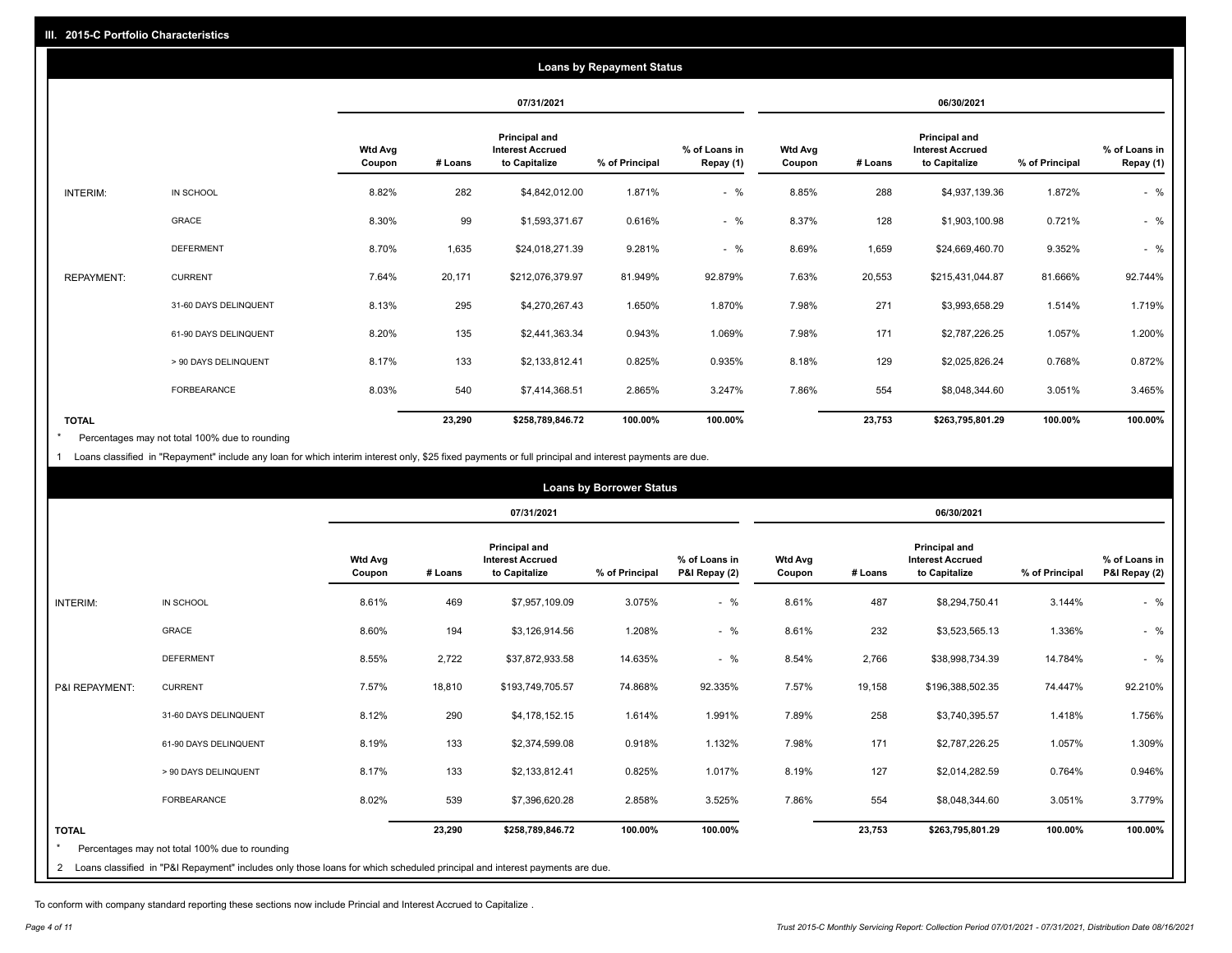|                                                                                                  | 7/31/2021        | 6/30/2021        |  |
|--------------------------------------------------------------------------------------------------|------------------|------------------|--|
| Pool Balance                                                                                     | \$258,789,846.72 | \$263,795,801.29 |  |
| Total # Loans                                                                                    | 23,290           | 23,753           |  |
| Total # Borrowers                                                                                | 16,829           | 17,166           |  |
| Weighted Average Coupon                                                                          | 7.79%            | 7.78%            |  |
| Weighted Average Remaining Term                                                                  | 128.75           | 128.84           |  |
| Percent of Pool - Cosigned                                                                       | 93.7%            | 93.6%            |  |
| Percent of Pool - Non Cosigned                                                                   | 6.3%             | 6.4%             |  |
| Borrower Interest Accrued for Period                                                             | \$1,669,411.95   | \$1,644,548.85   |  |
| Outstanding Borrower Interest Accrued                                                            | \$10,112,808.31  | \$10,442,738.85  |  |
| Gross Principal Realized Loss - Periodic *                                                       | \$545,757.50     | \$597,993.76     |  |
| Gross Principal Realized Loss - Cumulative *                                                     | \$37,066,118.35  | \$36,520,360.85  |  |
| Recoveries on Realized Losses - Periodic                                                         | \$140,298.40     | \$84,860.99      |  |
| Recoveries on Realized Losses - Cumulative                                                       | \$6,058,856.45   | \$5,918,558.05   |  |
| Net Losses - Periodic                                                                            | \$405,459.10     | \$513,132.77     |  |
| Net Losses - Cumulative                                                                          | \$31,007,261.90  | \$30,601,802.80  |  |
| Non-Cash Principal Activity - Capitalized Interest                                               | \$618,345.06     | \$952,265.70     |  |
| Since Issued Total Constant Prepayment Rate (CPR) (1)                                            | 9.01%            | 9.06%            |  |
| <b>Loan Substitutions</b>                                                                        | \$0.00           | \$0.00           |  |
| <b>Cumulative Loan Substitutions</b>                                                             | \$0.00           | \$0.00           |  |
| <b>Unpaid Servicing Fees</b>                                                                     | \$0.00           | \$0.00           |  |
| <b>Unpaid Administration Fees</b>                                                                | \$0.00           | \$0.00           |  |
| <b>Unpaid Carryover Servicing Fees</b>                                                           | \$0.00           | \$0.00           |  |
| Note Interest Shortfall                                                                          | \$0.00           | \$0.00           |  |
| Loans in Modification                                                                            | \$31,545,598.33  | \$32,577,215.40  |  |
| % of Loans in Modification as a % of Loans in Repayment (P&I)                                    | 15.58%           | 15.90%           |  |
|                                                                                                  |                  |                  |  |
| % Annualized Gross Principal Realized Loss - Periodic as a %<br>of Loans in Repayment (P&I) * 12 | 3.24%            | 3.50%            |  |
| % Gross Principal Realized Loss - Cumulative as a % of<br>Original Pool Balance                  | 4.94%            | 4.87%            |  |

\* In accordance with the Servicer's current policies and procedures, after September 1, 2017 loans subject to bankruptcy claims generally will not be reported as a charged- off unless and until they are delinquent for 120

(1) For additional information, see 'Since Issued CPR Methodology' found on page 11 of this report.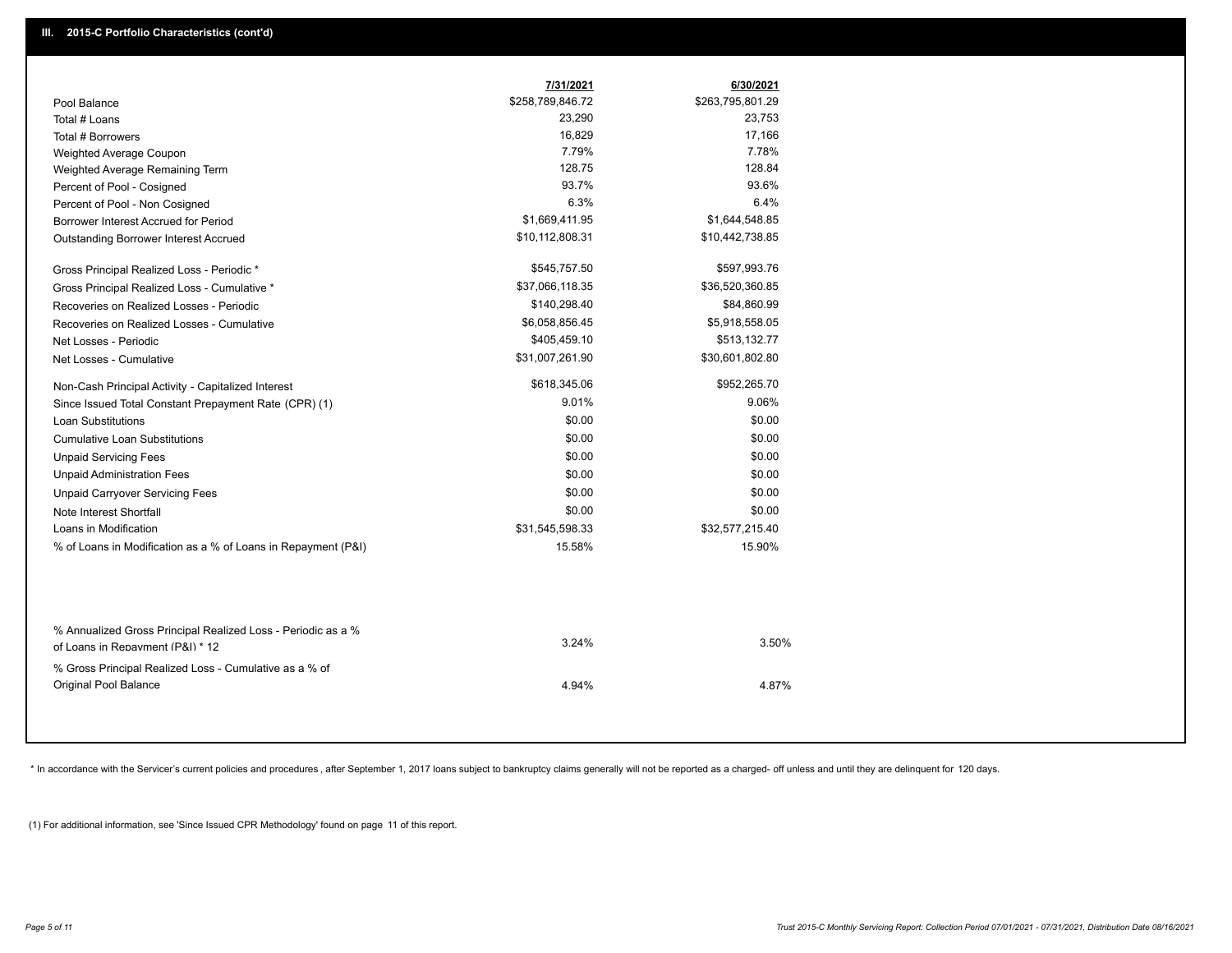### **Loan Program**

A

|                                    | Weighted<br>Average | # LOANS  | <b>\$ AMOUNT</b> | $%$ *    |
|------------------------------------|---------------------|----------|------------------|----------|
| - Smart Option Interest-Only Loans | 7.08%               | 4,057    | \$28,024,112.70  | 10.829%  |
| - Smart Option Fixed Pay Loans     | 7.75%               | 6,109    | \$78,445,170.14  | 30.312%  |
| - Smart Option Deferred Loans      | 7.94%               | 13.124   | \$152,320,563.88 | 58.859%  |
| - Other Loan Programs              | $0.00\%$            | $\Omega$ | \$0.00           | 0.000%   |
| <b>Total</b>                       | 7.79%               | 23,290   | \$258,789,846.72 | 100.000% |

\* Percentages may not total 100% due to rounding

B

C

**Index Type**

|                       | Weighted<br>Average | # LOANS | <b>\$ AMOUNT</b> | % *       |
|-----------------------|---------------------|---------|------------------|-----------|
| - Fixed Rate Loans    | 7.59%               | 5,637   | \$76,266,147.40  | 29.470%   |
| - LIBOR Indexed Loans | 7.87%               | 17.653  | \$182,523,699.32 | 70.530%   |
| - Other Index Rates   | $0.00\%$            | 0       | \$0.00           | $0.000\%$ |
| <b>Total</b>          | 7.79%               | 23,290  | \$258,789,846.72 | 100.000%  |

\* Percentages may not total 100% due to rounding

### **Weighted Average Recent FICO**

| $0 - 639$            | 1,542    | \$19,091,015.15  | 7.377%    |
|----------------------|----------|------------------|-----------|
| 640 - 669            | 1,487    | \$18,166,587.99  | 7.020%    |
| 670 - 699            | 2,404    | \$28,818,363.42  | 11.136%   |
| 700 - 739            | 4,941    | \$57,171,377.10  | 22.092%   |
| $740 +$              | 12,916   | \$135,542,503.06 | 52.376%   |
| $N/A$ <sub>(1)</sub> | $\Omega$ | \$0.00           | $0.000\%$ |
| <b>Total</b>         | 23,290   | \$258,789,846.72 | 100.000%  |

To conform with company standard reporting these sections now include Princial and Interest Accrued to Capitalize .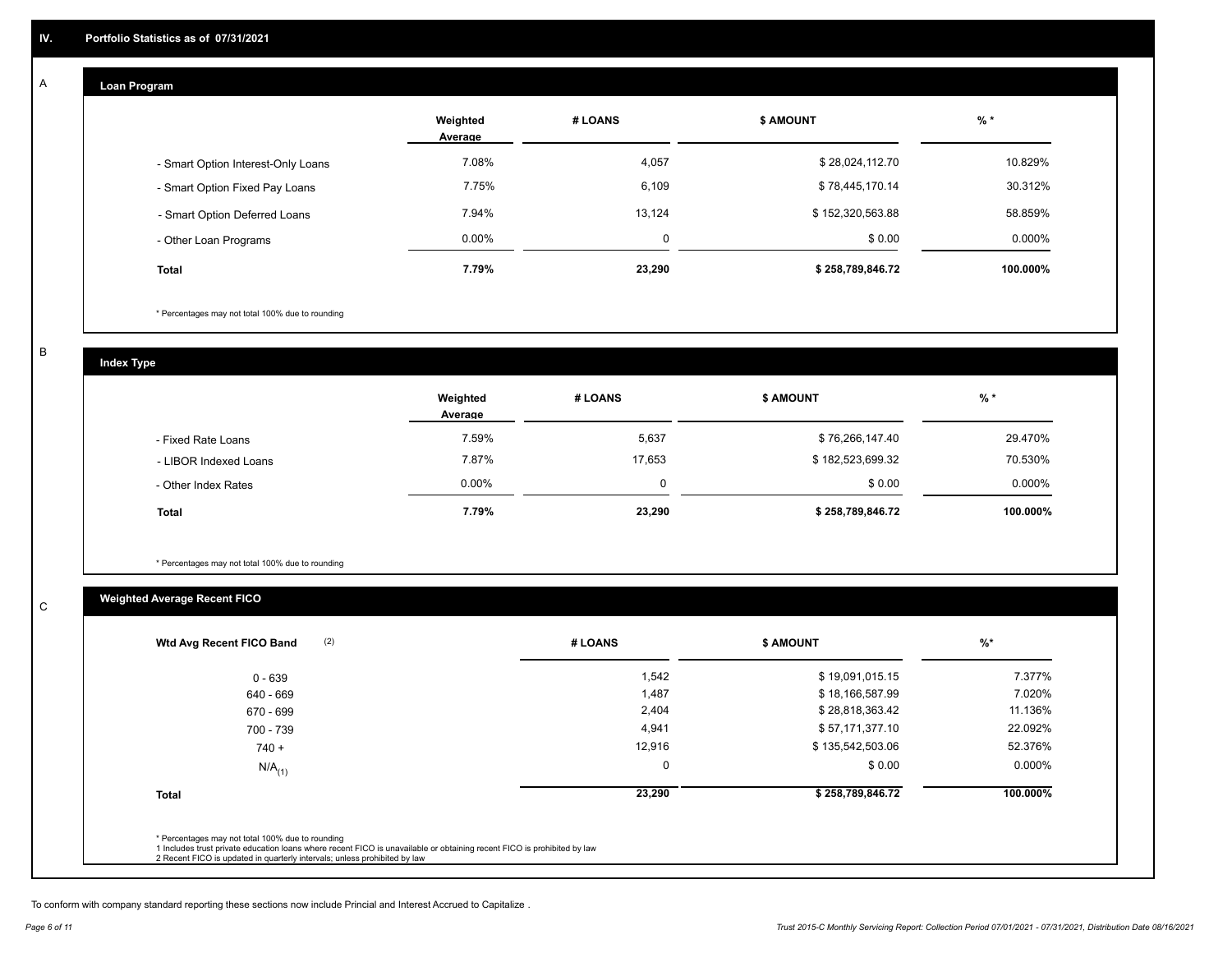| V. |       | 2015-C Reserve Account and Principal Distribution Calculations                              |                  |  |
|----|-------|---------------------------------------------------------------------------------------------|------------------|--|
| А. |       | <b>Reserve Account</b>                                                                      |                  |  |
|    |       | Specified Reserve Account Balance                                                           | \$1,884,455.00   |  |
|    |       | <b>Actual Reserve Account Balance</b>                                                       | \$1,884,455.00   |  |
| В. |       | <b>Principal Distribution Amount</b>                                                        |                  |  |
|    | i.    | Class A Notes Outstanding                                                                   | \$110,879,822.29 |  |
|    | ii.   | Pool Balance                                                                                | \$258,789,846.72 |  |
|    | iii.  | First Priority Principal Distribution Amount (i - ii)                                       | \$0.00           |  |
|    |       |                                                                                             |                  |  |
|    | iv.   | Class A and B Notes Outstanding                                                             | \$180,879,822.29 |  |
|    | v.    | First Priority Principal Distribution Amount                                                | \$0.00           |  |
|    | vi.   | Pool Balance                                                                                | \$258,789,846.72 |  |
|    | vii.  | Specified Overcollateralization Amount                                                      | \$82,915,979.00  |  |
|    | Viii. | Available Funds (after payment of waterfall items A through H)                              | \$5,472,758.35   |  |
|    | ix.   | <b>Class C Notes Outstanding</b>                                                            | \$50,000,000.00  |  |
|    | x.    | Regular Principal Distribution Amount (if (iv > 0, (iv - v) - (vi - vii), min(viii, ix))    | \$5,005,954.57   |  |
|    |       |                                                                                             |                  |  |
|    | xi.   | Pool Balance                                                                                | \$258,789,846.72 |  |
|    | xii.  | 10% of Initial Pool Balance                                                                 | \$74,963,981.87  |  |
|    | xiii. | First Priority Principal Distribution Amount                                                | \$0.00           |  |
|    | xiv.  | Regular Principal Distribution Amount                                                       | \$5,005,954.57   |  |
|    | XV.   | Available Funds (after payment of waterfall items A through J)                              | \$466,803.78     |  |
|    |       | xvi. Additional Principal Distribution Amount (if(ix $\leq$ = x, min(xv, xi - xiii - xiv))) | \$0.00           |  |
|    |       |                                                                                             |                  |  |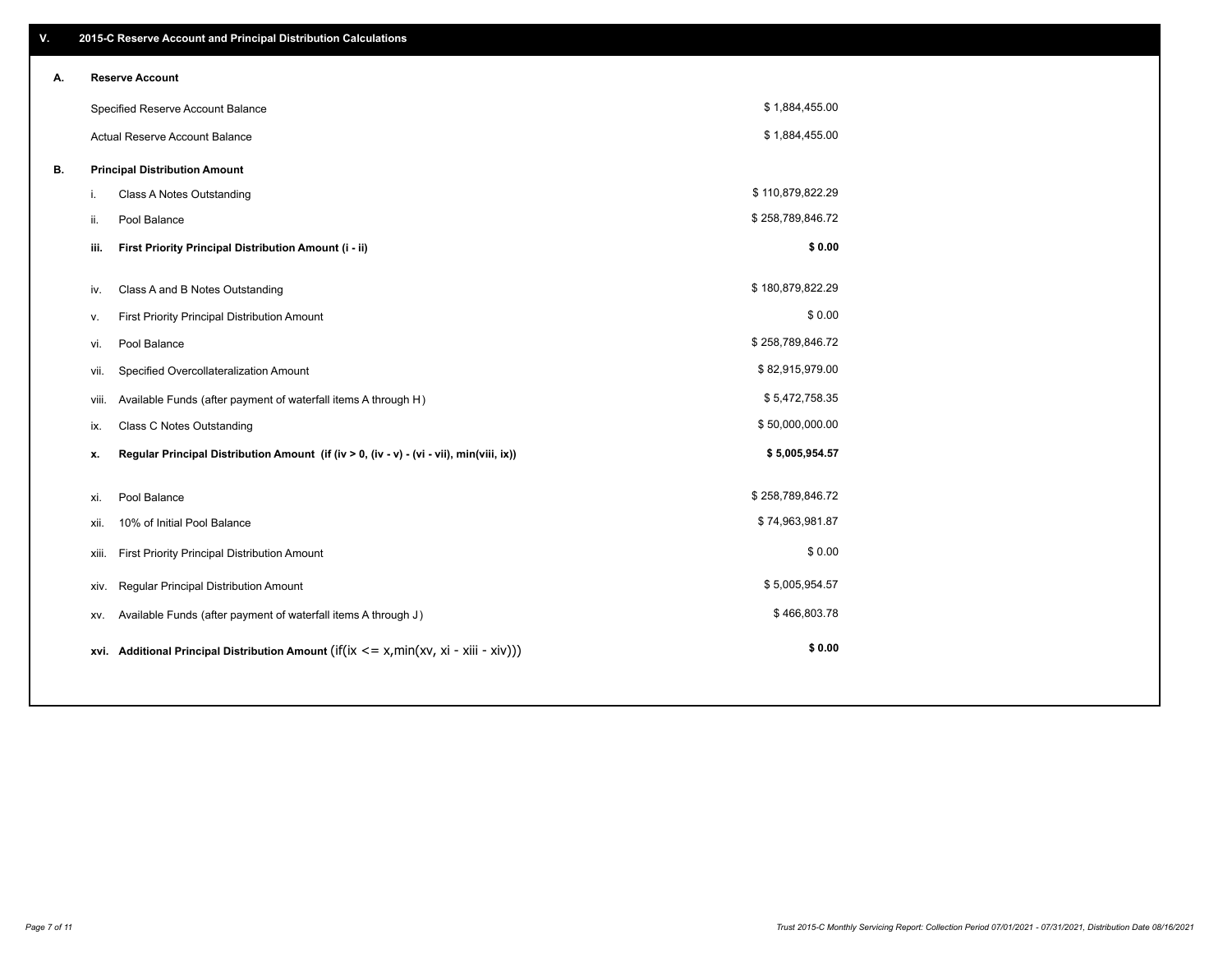|   |                                                         | Paid           | <b>Funds Balance</b> |
|---|---------------------------------------------------------|----------------|----------------------|
|   | <b>Total Available Funds</b>                            |                | \$6,251,302.92       |
| A | <b>Trustee Fees</b>                                     | \$0.00         | \$6,251,302.92       |
| В | <b>Servicing Fees</b>                                   | \$171,383.28   | \$6,079,919.64       |
| C | i. Administration Fees                                  | \$8,333.00     | \$6,071,586.64       |
|   | ii. Unreimbursed Administrator Advances plus any Unpaid | \$0.00         | \$6,071,586.64       |
| D | Class A Noteholders Interest Distribution Amount        | \$207,161.62   | \$5,864,425.02       |
| Е | First Priority Principal Payment                        | \$0.00         | \$5,864,425.02       |
| F | Class B Noteholders Interest Distribution Amount        | \$204,166.67   | \$5,660,258.35       |
| G | Class C Noteholders Interest Distribution Amount        | \$187,500.00   | \$5,472,758.35       |
| н | <b>Reinstatement Reserve Account</b>                    | \$0.00         | \$5,472,758.35       |
|   | Regular Principal Distribution                          | \$5,005,954.57 | \$466,803.78         |
| J | <b>Carryover Servicing Fees</b>                         | \$0.00         | \$466,803.78         |
| Κ | Additional Principal Distribution Amount                | \$0.00         | \$466,803.78         |
| L | Unpaid Expenses of Trustee                              | \$0.00         | \$466,803.78         |
| M | Unpaid Expenses of Administrator                        | \$0.00         | \$466,803.78         |
| N | Remaining Funds to the Residual Certificateholders      | \$466,803.78   | \$0.00               |

### **Waterfall Conditions**

| А. |       | <b>Class C Noteholders' Interest Distribution Condition</b>                      |                  |  |
|----|-------|----------------------------------------------------------------------------------|------------------|--|
|    |       | Pool Balance                                                                     | \$258.789.846.72 |  |
|    | H.    | Class A and B Notes Outstanding                                                  | \$180,879,822.29 |  |
|    | -iii. | Class C Noteholders' Interest Distribution Ratio (i / ii)                        | 143.07%          |  |
|    | iv.   | Minimum Ratio                                                                    | 110.00%          |  |
|    | v.    | Is the Class C Noteholders' Interest Distribution Condition Satisfied (iii > iv) | $\checkmark$     |  |
|    |       |                                                                                  |                  |  |

\* If the Class C Noteholders' Interest Distribution Condition is satisfied then the amount of interest accrued at the Class C Rate for the Accrual Period is Released on the distribution Date .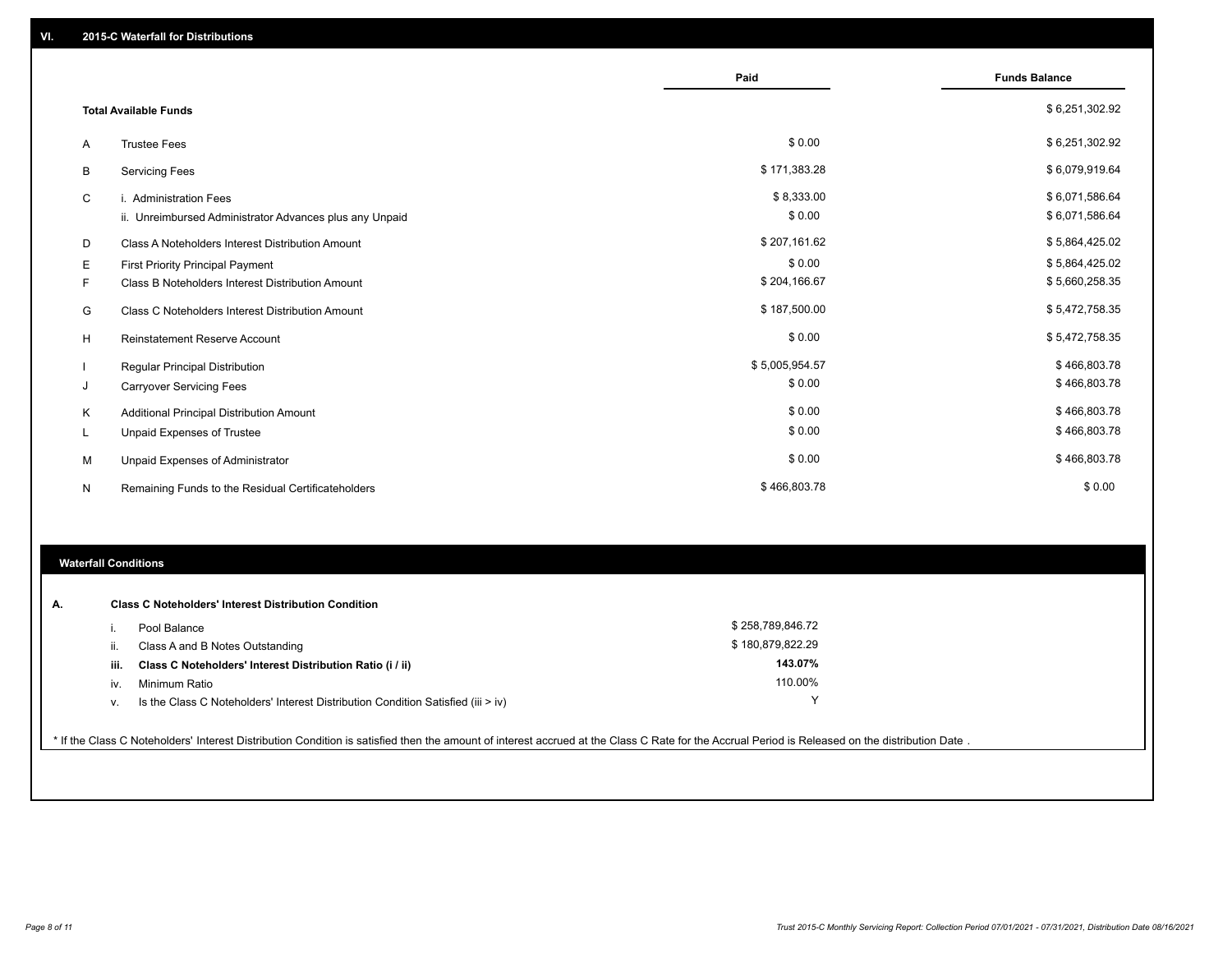## Ending Balance Factor Paydown Factor 0.016306041 0.016306041 0.000000000 Ending Principal Balance \$ 75,000,000.00 \$ \$ 20,817,233.29 \$ \$ 10,056,634.43 \$ 75,000,000.00 \$ \$ 75,000,000.00 Principal Paid \$3,375,350.48 \$ 1,630,604.09 \$ - \$ - \$ - \$ - Interest Shortfall \$ 55,441.34 \$ 15,511.61 \$ 136,208.67 Interest Paid Total Interest Due \$ 55,441.34 \$ 15,511.61 \$ 136,208.67 \$ - \$ - \$ - Interest Shortfall from Prior Period Plus Accrued Interest Current Interest Due \$ 55,441.34 \$ 15,511.61 \$ 136,208.67 Accrued Interest Factor 0.002291667 0.001327226 0.001816116 Interest Rate\* 2.75000% 1.49313% 2.04313% Daycount Fraction 0.08333333 0.08888889 0.08888889 Accrual Period End 8/15/2021 8/16/2021 8/16/2021 Accrual Period Begin 7/15/2021 7/15/2021 7/15/2021 Record Date (Days Prior to Distribution) **1 NEW YORK BUSINESS DAY** 1 NEW YORK BUSINESS DAY 1 NEW YORK BUSINESS DAY Spread/Fixed Rate 2.75% 1.40% 1.95% Index FIXED LIBOR LIBOR Beginning Balance \$ 24,192,583.77 \$ 11,687,238.52 \$ 11,687,238.52 \$ 75,000,000.00 \$ 34,192,583.77 \$ Cusip/Isin 78448RAB2 78448RAC0 78448RAD8 **A2A A2B A3** 0.100566344 0.100566344 1.000000000 **Distribution Amounts**

\* Pay rates for Current Distribution. For the interest rates applicable to the next distribution date, please see https://www.salliemae.com/about/investors/data/SMBabrate.txt.

**VII. 2015-C Distributions**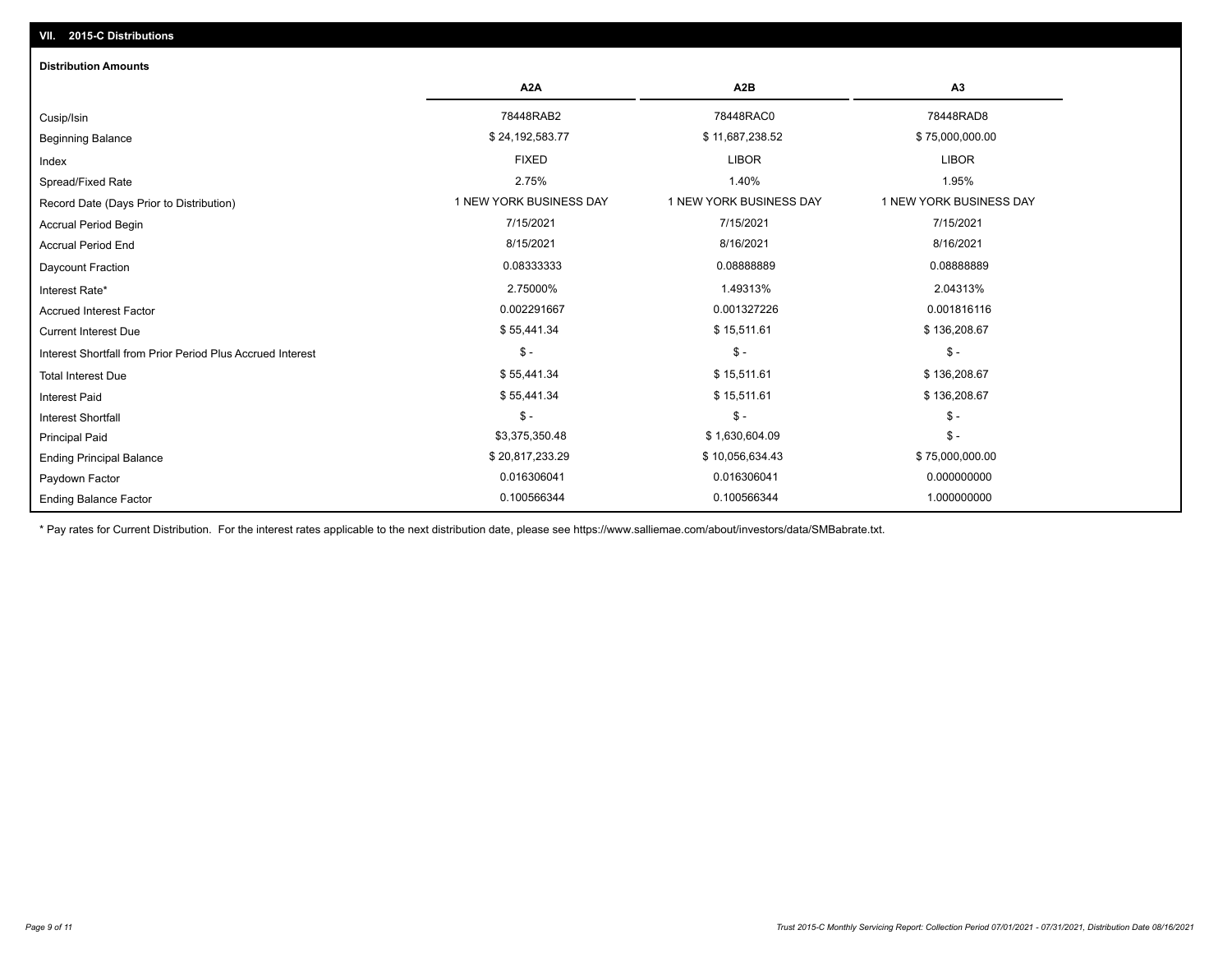| VII. 2015-C Distributions                                  |                         |                         |  |  |  |
|------------------------------------------------------------|-------------------------|-------------------------|--|--|--|
| <b>Distribution Amounts</b>                                |                         |                         |  |  |  |
|                                                            | в                       | С                       |  |  |  |
| Cusip/Isin                                                 | 78448RAE6               | 78448RAF3               |  |  |  |
| <b>Beginning Balance</b>                                   | \$70,000,000.00         | \$50,000,000.00         |  |  |  |
| Index                                                      | <b>FIXED</b>            | <b>FIXED</b>            |  |  |  |
| Spread/Fixed Rate                                          | 3.50%                   | 4.50%                   |  |  |  |
| Record Date (Days Prior to Distribution)                   | 1 NEW YORK BUSINESS DAY | 1 NEW YORK BUSINESS DAY |  |  |  |
| Accrual Period Begin                                       | 7/15/2021               | 7/15/2021               |  |  |  |
| <b>Accrual Period End</b>                                  | 8/15/2021               | 8/15/2021               |  |  |  |
| Daycount Fraction                                          | 0.08333333              | 0.08333333              |  |  |  |
| Interest Rate*                                             | 3.50000%                | 4.50000%                |  |  |  |
| <b>Accrued Interest Factor</b>                             | 0.002916667             | 0.003750000             |  |  |  |
| <b>Current Interest Due</b>                                | \$204,166.67            | \$187,500.00            |  |  |  |
| Interest Shortfall from Prior Period Plus Accrued Interest | $\mathcal{S}$ -         | $\mathcal{S}$ -         |  |  |  |
| <b>Total Interest Due</b>                                  | \$204,166.67            | \$187,500.00            |  |  |  |
| <b>Interest Paid</b>                                       | \$204,166.67            | \$187,500.00            |  |  |  |
| <b>Interest Shortfall</b>                                  | $\mathcal{S}$ -         | $\mathbb{S}$ -          |  |  |  |
| <b>Principal Paid</b>                                      | $\mathsf{\$}$ -         | $$ -$                   |  |  |  |
| <b>Ending Principal Balance</b>                            | \$70,000,000.00         | \$50,000,000.00         |  |  |  |
| Paydown Factor                                             | 0.000000000             | 0.000000000             |  |  |  |
| <b>Ending Balance Factor</b>                               | 1.000000000             | 1.000000000             |  |  |  |

\* Pay rates for Current Distribution. For the interest rates applicable to the next distribution date, please see https://www.salliemae.com/about/investors/data/SMBabrate.txt.